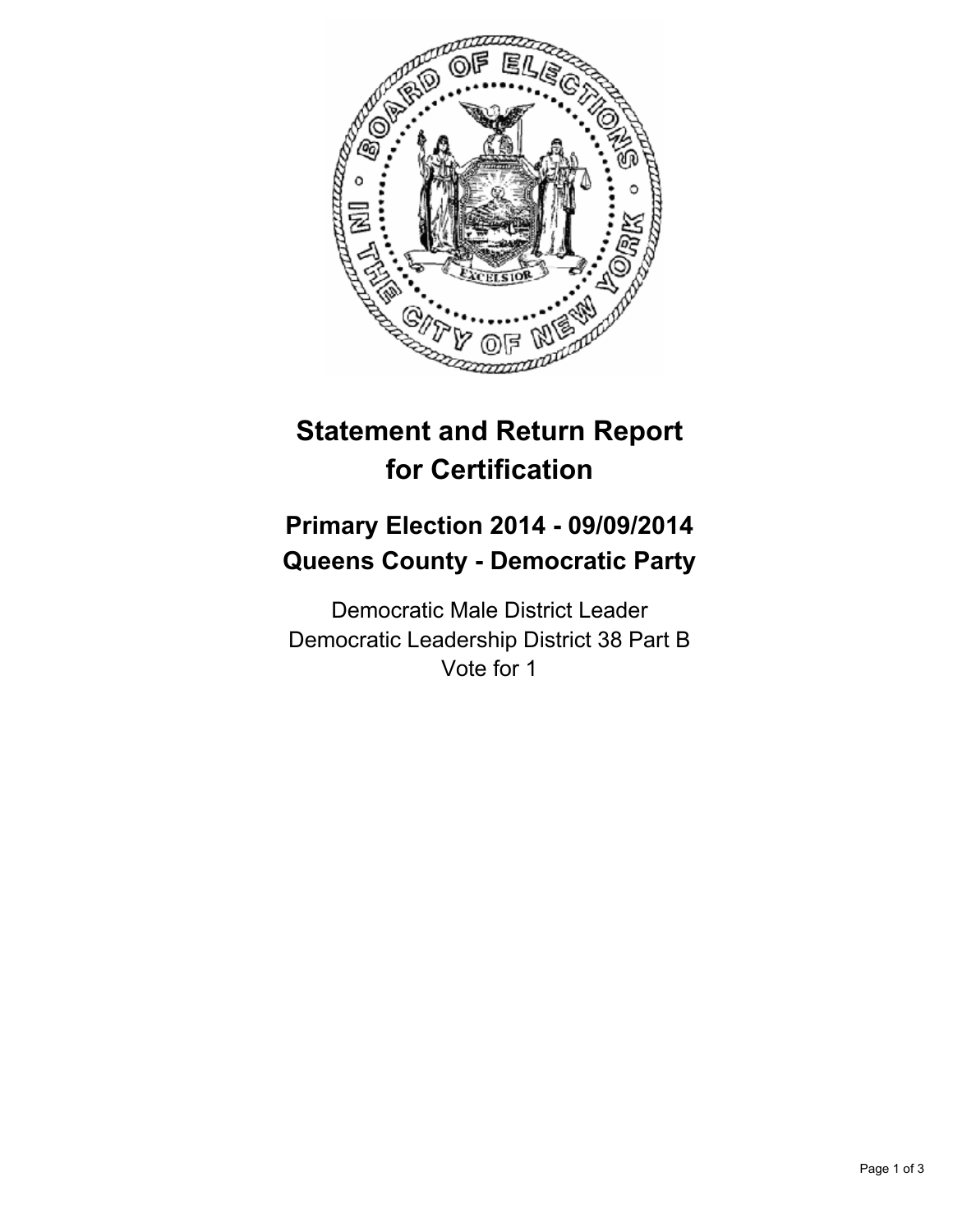

## **Assembly District 38**

| <b>PUBLIC COUNTER</b>                                    | 791            |
|----------------------------------------------------------|----------------|
| <b>EMERGENCY</b>                                         | 0              |
| ABSENTEE/MILITARY                                        | 24             |
| <b>FEDERAL</b>                                           | 0              |
| <b>AFFIDAVIT</b>                                         | 3              |
| <b>Total Ballots</b>                                     | 818            |
| Less - Inapplicable Federal/Special Presidential Ballots | 0              |
| <b>Total Applicable Ballots</b>                          | 818            |
| ANGEL R. VAZQUEZ                                         | 580            |
| <b>FAROUK SAMAROO</b>                                    | 133            |
| BARBARA MELE (WRITE-IN)                                  |                |
| BHARAT RAMOUTER (WRITE-IN)                               | 1              |
| DAVID ADORNO (WRITE-IN)                                  |                |
| EDWARD WENDELL (WRITE-IN)                                | $\overline{2}$ |
| LAURIE LUBERTO (WRITE-IN)                                | 1              |
| <b>Total Votes</b>                                       | 719            |
| Unrecorded                                               | 99             |